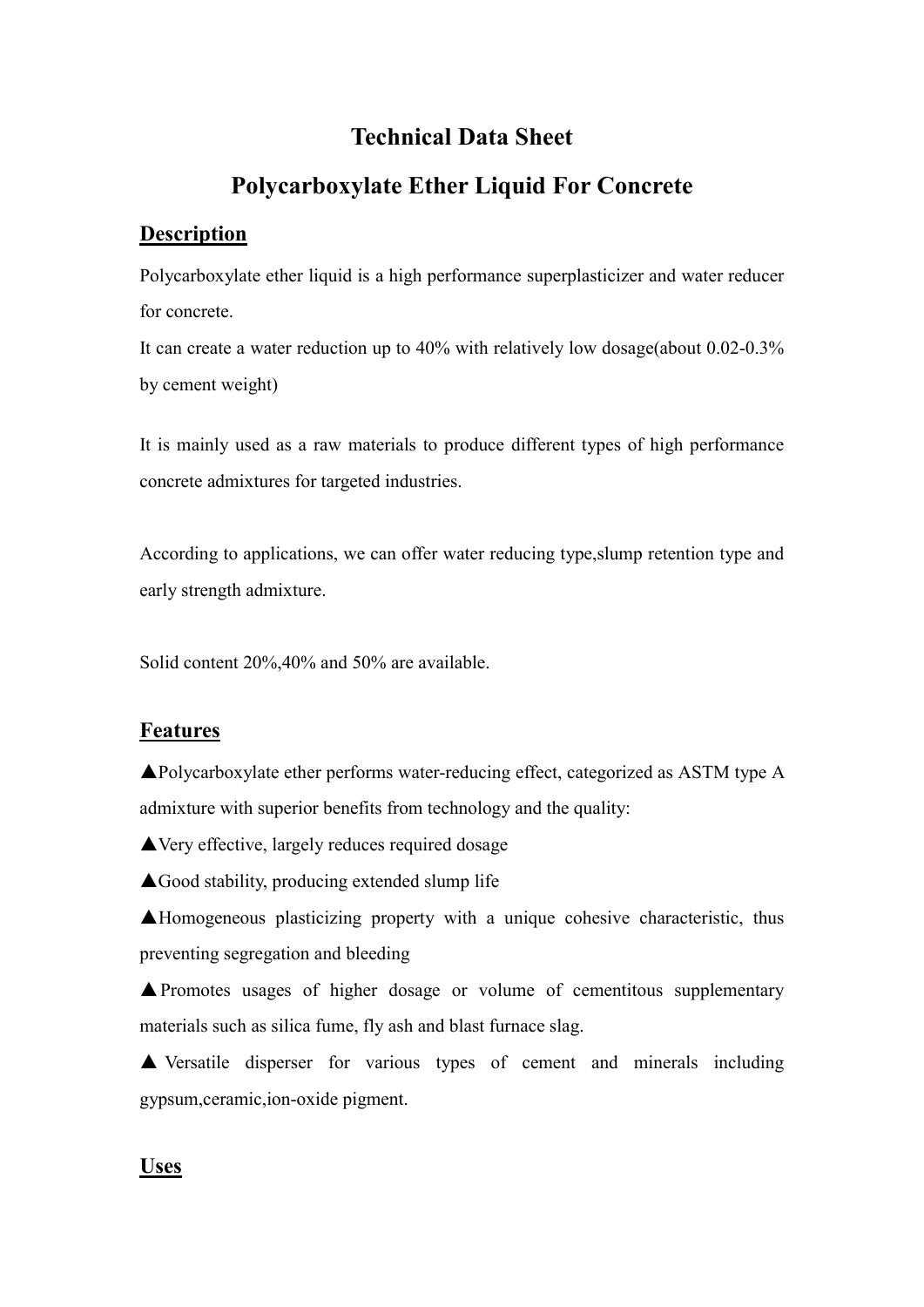▲Polycarboxylate ether is mainly used as a major ingredient to produce a high performance water reducers or plasticizers for the following applications

▲High performance concrete

▲Self-compacting concrete

- ▲Pumpable or flowable concrete
- ▲Concrete containing silica fume, fly ash or blash furnace slag
- ▲Specially shaped concrete elements
- ▲Architectural concrete
- ▲Lightweight concrete

It can also be used as-is for above mentioned applications. However due to variations in chemical composites of cements and other materials used and for different application requirements, it is not suggested to use it directly in concrete or other materials without evaluation. The optimal performance of it in applications should be obtained through trial mixes and or through formulation adjustments by the users. for precast products processed in elevated temperate such as steam curing.

### **Specification**

| Properties            | A                  |
|-----------------------|--------------------|
| Physical form         | Viscous liquid     |
| Visual Apperance      | Clear brown color  |
| Solid content( $\%$ ) | 40\%,50\%          |
| Density Kg/m2         | 1.12               |
| <b>Viscosity</b>      | 53                 |
| pH                    | 9.0                |
| $Cl-(\%)$             | 0.1                |
| Stability             | No crystallization |

#### **Special notes**

Do not use it with additives containing naphthalene sulfonate.Unreliable rheologic